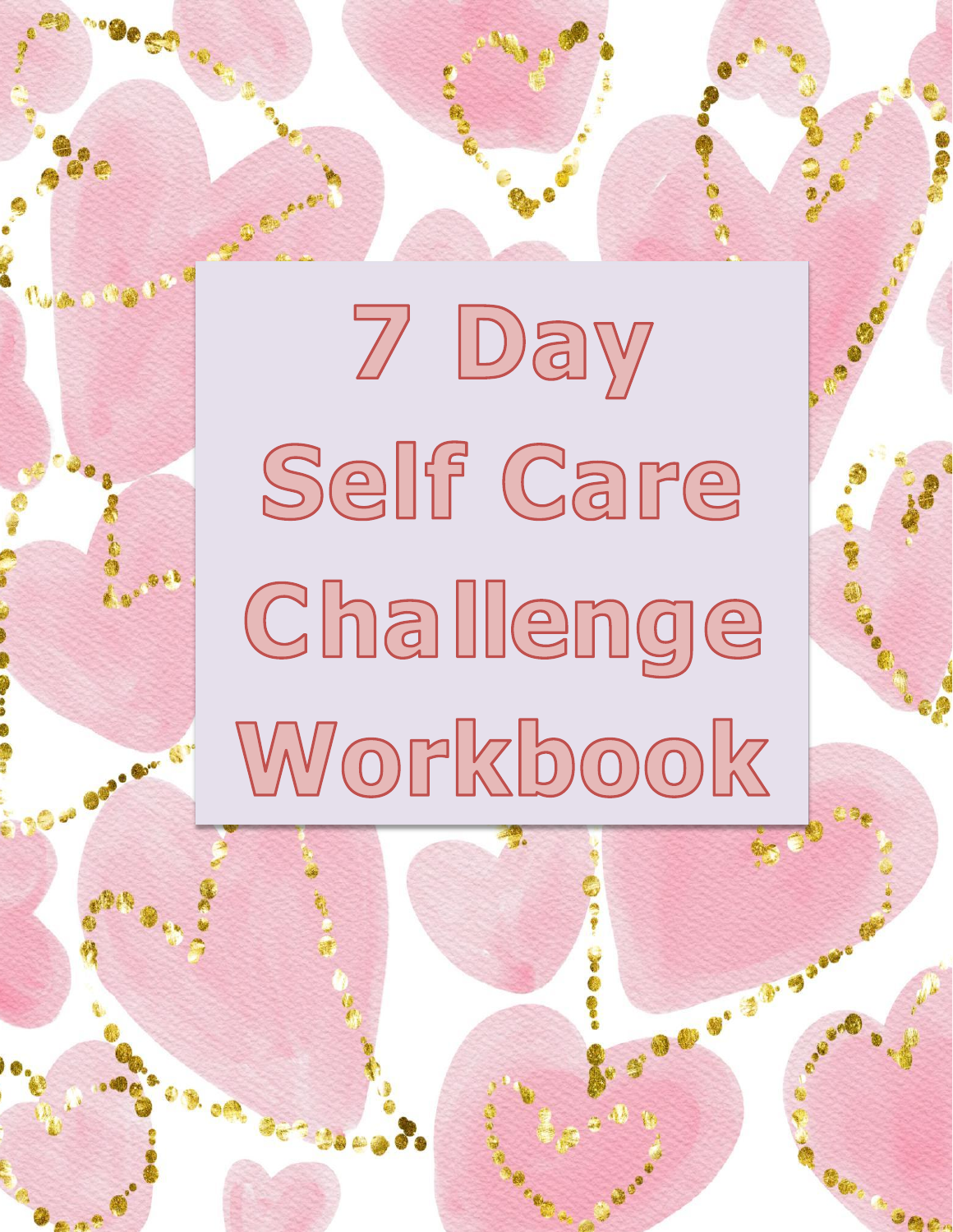|       | 7 DAY CHALLENGE<br>Indicate daily tasks/habits that you choose to<br>do for the challenge |  |
|-------|-------------------------------------------------------------------------------------------|--|
| DAY 1 |                                                                                           |  |
| DAY 2 |                                                                                           |  |
| DAY 3 |                                                                                           |  |
| DAY 4 |                                                                                           |  |
| DAY 5 |                                                                                           |  |
| DAY 6 |                                                                                           |  |
| DAY 7 |                                                                                           |  |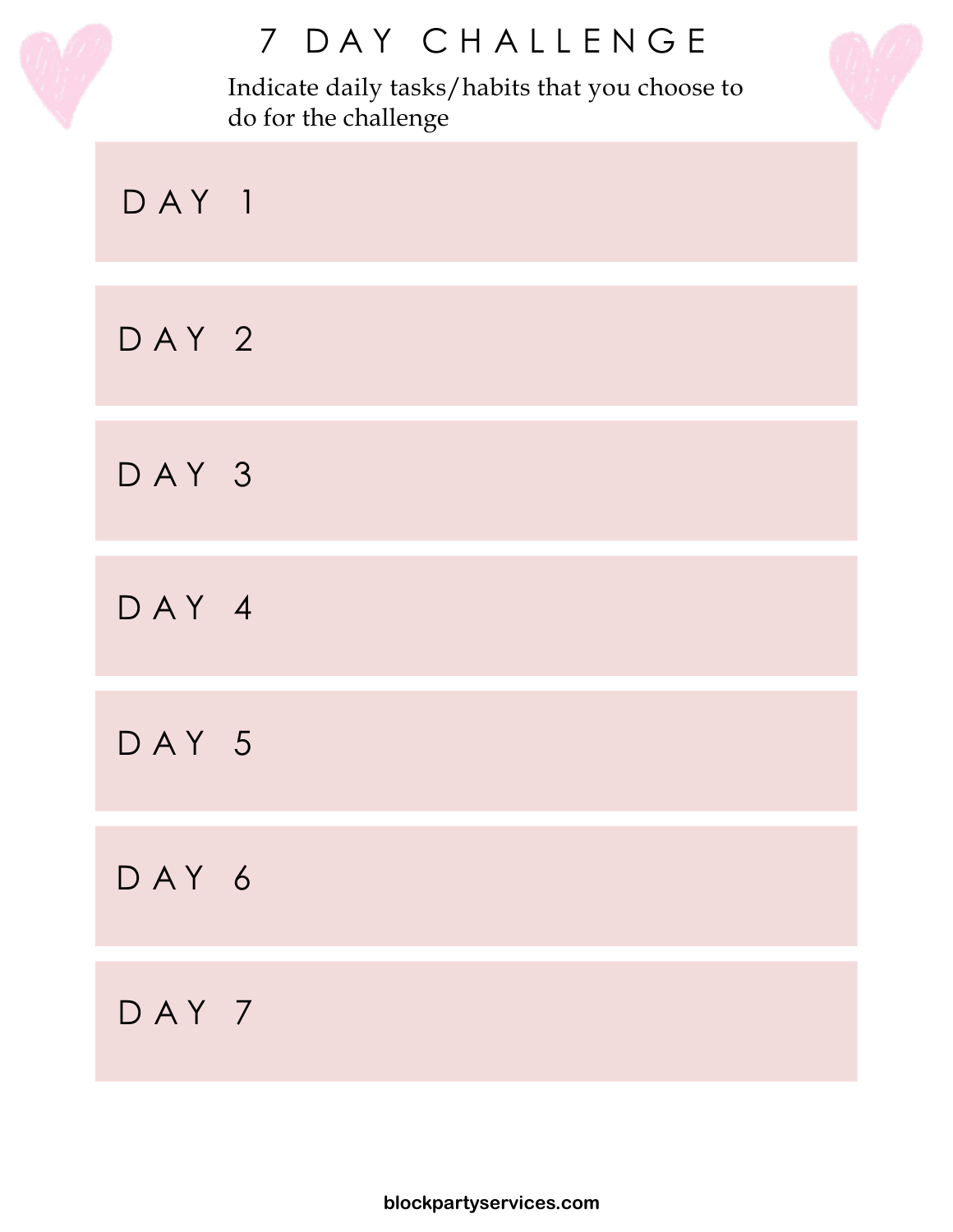# THE DAILY TO DO



DATE:

### M T W T F S S

| GOAL | <b>HABIT</b> | <b>PROGRESS</b> |
|------|--------------|-----------------|
|      |              |                 |
|      |              |                 |
|      |              |                 |
|      |              |                 |

| MORNING | AFTERNOON | <b>EVENING</b> | <b>NOTES</b> |
|---------|-----------|----------------|--------------|
|         |           |                |              |
|         |           |                |              |
|         |           |                |              |

| <b>PRIORITIES</b> | TO-DO |
|-------------------|-------|
|                   |       |
|                   |       |
|                   |       |
|                   |       |
|                   |       |

#### **HOW DID IT GO TODAY?**

**WHAT DID YOU LEARN?**

**WHAT CAN YOU DO DIFFERENTLY TOMORROW?**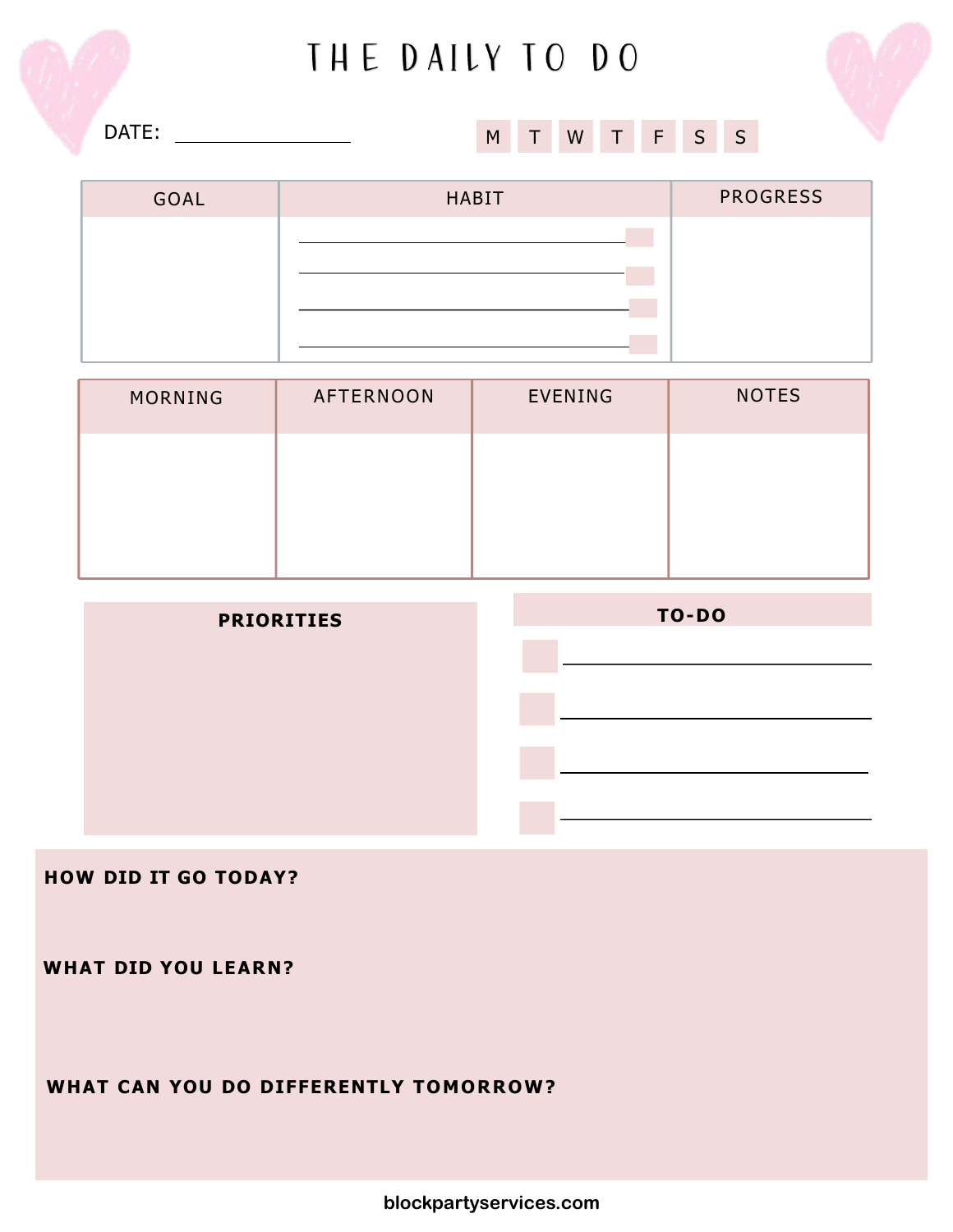

## 7 D A Y C H A L L E N G E N E X T S T E P S - T O D o :





| DAY <sub>3</sub> |
|------------------|
|                  |
|                  |
|                  |
|                  |











### **T IP TO STAY MOTIVATED**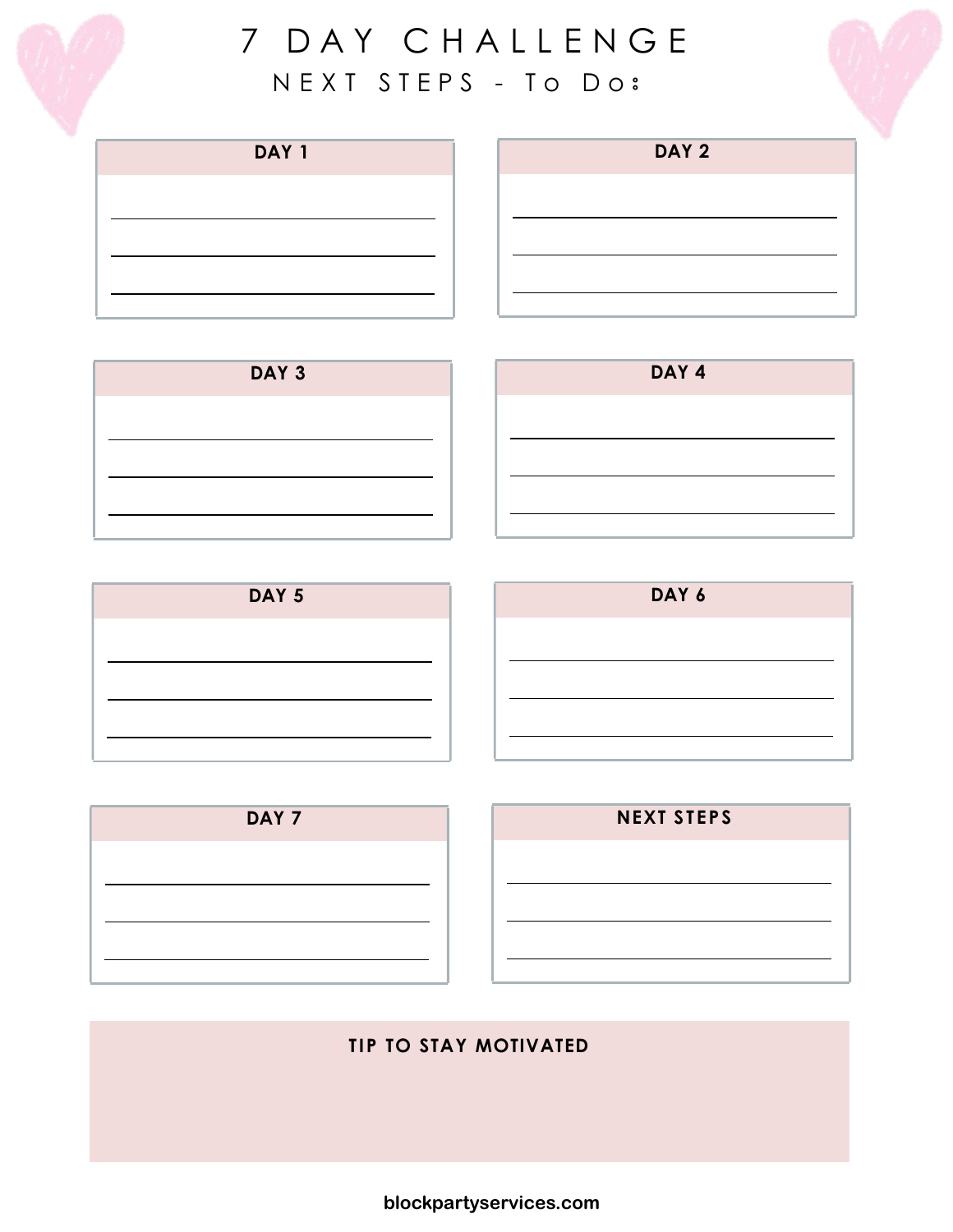7 D A Y C H A L L E N G E



#### TRACKING

| <b>MONDAY</b> | <b>TUESDAY</b> | WEDNESDAY     | <b>THURSDAY</b>   |
|---------------|----------------|---------------|-------------------|
|               |                |               |                   |
|               |                |               |                   |
|               |                |               |                   |
| <b>FRIDAY</b> | SATURDAY       | <b>SUNDAY</b> | <b>NEXT STEPS</b> |
|               |                |               |                   |
|               |                |               |                   |
|               |                |               |                   |